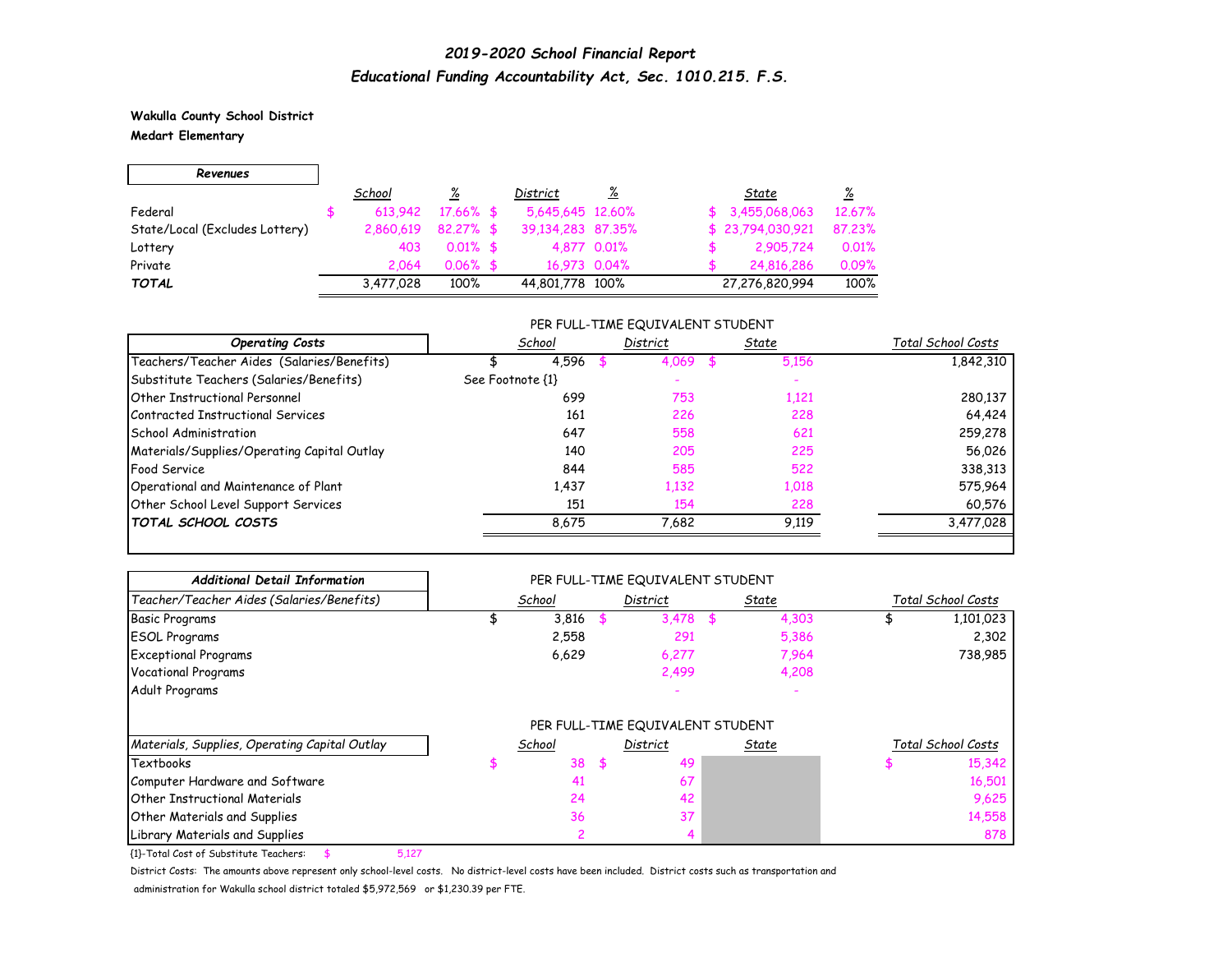**Wakulla County School District Riversprings Middle School**

┑

| Revenues                       |           |              |                   |             |                  |          |
|--------------------------------|-----------|--------------|-------------------|-------------|------------------|----------|
|                                | School    | <u>%</u>     | District          | <u>%</u>    | State            | <u>%</u> |
| Federal                        | 378,528   | $8.88%$ \$   | 5.645.645 12.60%  |             | \$3,455,068,063  | 12.67%   |
| State/Local (Excludes Lottery) | 3.880.795 | $91.06\%$ \$ | 39,134,283 87,35% |             | \$23,794,030,921 | 87.23%   |
| Lottery                        | 573       | $0.01\%$ \$  |                   | 4.877 0.01% | 2,905,724        | 0.01%    |
| Private                        | 1.909     | $0.04\%$ \$  | 16,973 0.04%      |             | 24,816,286       | 0.09%    |
| <b>TOTAL</b>                   | 4,261,806 | 100%         | 44,801,778 100%   |             | 27,276,820,994   | 100%     |

#### PER FULL-TIME EQUIVALENT STUDENT

| <b>Operating Costs</b>                      | School           | District | State | Total School Costs |
|---------------------------------------------|------------------|----------|-------|--------------------|
| Teachers/Teacher Aides (Salaries/Benefits)  | 4,068            | 4.069    | 5,156 | 2,320,551          |
| Substitute Teachers (Salaries/Benefits)     | See Footnote {1} |          |       |                    |
| <b>Other Instructional Personnel</b>        | 952              | 753      | 1,121 | 543,074            |
| Contracted Instructional Services           | 154              | 226      | 228   | 87,598             |
| School Administration                       | 390              | 558      | 621   | 222,422            |
| Materials/Supplies/Operating Capital Outlay | 181              | 205      | 225   | 103,053            |
| Food Service                                | 431              | 585      | 522   | 245,732            |
| Operational and Maintenance of Plant        | 1.140            | 1,132    | 1,018 | 650,487            |
| Other School Level Support Services         | 156              | 154      | 228   | 88,889             |
| <b>TOTAL SCHOOL COSTS</b>                   | 7,472            | 7,682    | 9.119 | 4,261,806          |

| <b>Additional Detail Information</b>             |        |     | PER FULL-TIME EQUIVALENT STUDENT |       |              |                    |                    |
|--------------------------------------------------|--------|-----|----------------------------------|-------|--------------|--------------------|--------------------|
| Teacher/Teacher Aides (Salaries/Benefits)        | School |     | District                         | State |              | Total School Costs |                    |
| <b>Basic Programs</b>                            | 3,356  |     | 3.478                            |       | 4,303        |                    | 1,547,159          |
| <b>ESOL Programs</b>                             | 3,266  |     | 291                              |       | 5,386        |                    | 1,829              |
| <b>Exceptional Programs</b>                      | 7,089  |     | 6,277                            |       | 7,964        |                    | 771,563            |
| <b>Vocational Programs</b>                       |        |     | 2,499                            |       | 4,208        |                    |                    |
| Adult Programs                                   |        |     |                                  |       |              |                    |                    |
|                                                  |        |     | PER FULL-TIME EQUIVALENT STUDENT |       |              |                    |                    |
| Materials, Supplies, Operating Capital Outlay    | School |     | District                         |       | <u>State</u> |                    | Total School Costs |
| <b>Textbooks</b>                                 | 51     | \$. | 49                               |       |              |                    | 29,267             |
| Computer Hardware and Software                   | 68     |     | 67                               |       |              |                    | 38,961             |
| <b>Other Instructional Materials</b>             | 23     |     | 42                               |       |              |                    | 13,009             |
| <b>Other Materials and Supplies</b>              | 38     |     | 37                               |       |              |                    | 21,815             |
| Library Materials and Supplies                   | 6      |     |                                  |       |              |                    | 3,612              |
| {1}-Total Cost of Substitute Teachers:<br>19,895 |        |     |                                  |       |              |                    |                    |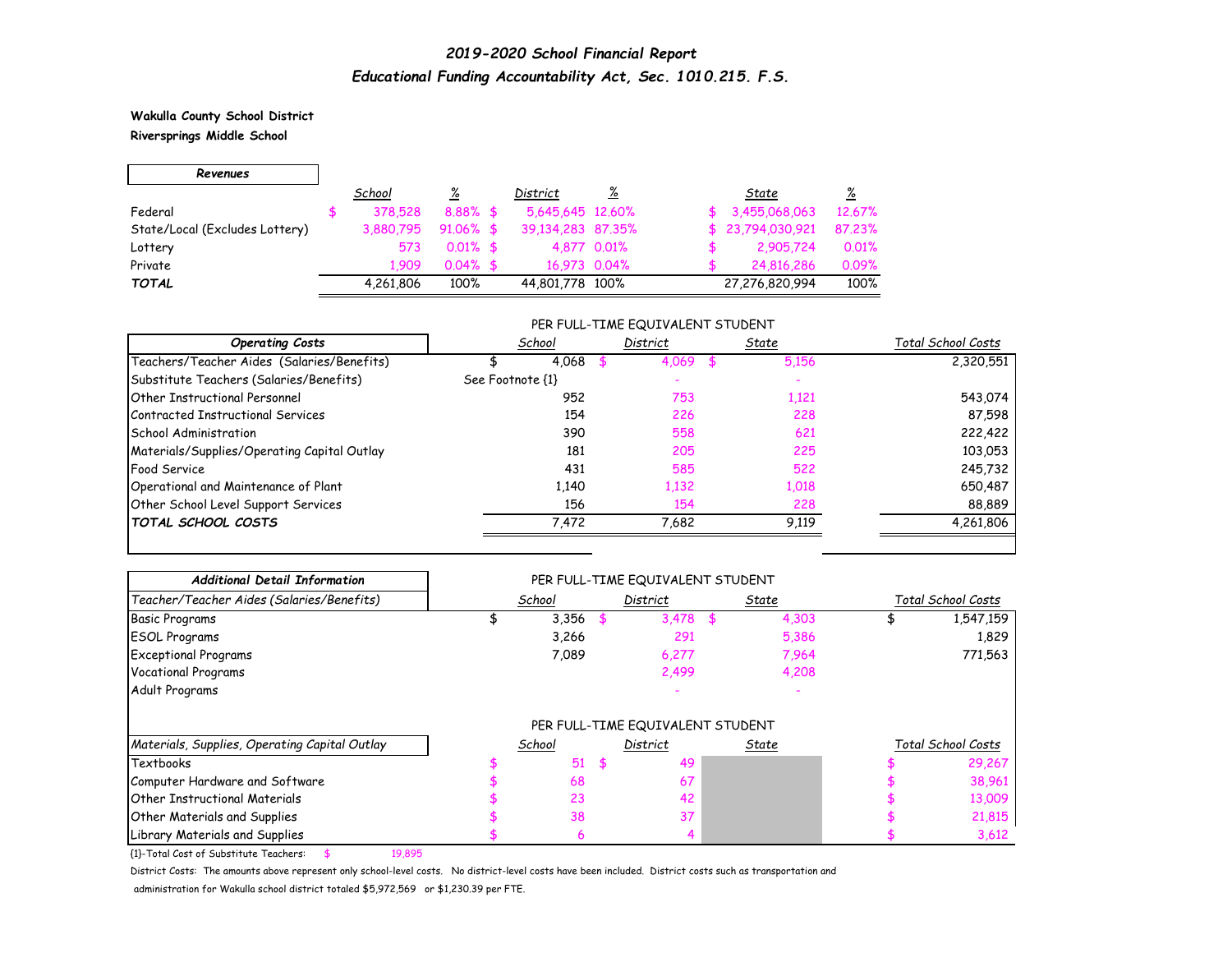**Wakulla County School District Wakulla Institute**

| Revenues                       |         |             |                   |             |                  |          |
|--------------------------------|---------|-------------|-------------------|-------------|------------------|----------|
|                                | School  | <u>%</u>    | District          | <u>%</u>    | State            | <u>%</u> |
| Federal                        | 60.579  | $6.24\%$ \$ | 5,645,645 12.60%  |             | \$3,455,068,063  | 12.67%   |
| State/Local (Excludes Lottery) | 909,684 | $93.74%$ \$ | 39.134.283 87.35% |             | \$23,794,030,921 | 87.23%   |
| Lottery                        | 44      | $0.00\%$ \$ |                   | 4.877 0.01% | 2,905,724        | 0.01%    |
| Private                        | 146     | $0.02\%$ \$ | 16,973 0.04%      |             | 24,816,286       | 0.09%    |
| <b>TOTAL</b>                   | 970.453 | 100%        | 44,801,778 100%   |             | 27,276,820,994   | 100%     |

#### PER FULL-TIME EQUIVALENT STUDENT

| <b>Operating Costs</b>                      | School           | District | State | Total School Costs |
|---------------------------------------------|------------------|----------|-------|--------------------|
| Teachers/Teacher Aides (Salaries/Benefits)  | 13,672           | 4.069    | 5.156 | 596,901            |
| Substitute Teachers (Salaries/Benefits)     | See Footnote {1} |          |       |                    |
| <b>Other Instructional Personnel</b>        | 826              | 753      | 1,121 | 36,069             |
| Contracted Instructional Services           | 406              | 226      | 228   | 17,741             |
| School Administration                       | 3.068            | 558      | 621   | 133,931            |
| Materials/Supplies/Operating Capital Outlay | 374              | 205      | 225   | 16,350             |
| Food Service                                | 454              | 585      | 522   | 19,825             |
| Operational and Maintenance of Plant        | 2,806            | 1,132    | 1,018 | 122,517            |
| Other School Level Support Services         | 621              | 154      | 228   | 27,119             |
| <b>TOTAL SCHOOL COSTS</b>                   | 22,227           | 7.682    | 9.119 | 970,453            |

| <b>Additional Detail Information</b>            |        |          | PER FULL-TIME EQUIVALENT STUDENT |              |       |                    |                    |
|-------------------------------------------------|--------|----------|----------------------------------|--------------|-------|--------------------|--------------------|
| Teacher/Teacher Aides (Salaries/Benefits)       | School | District |                                  | State        |       | Total School Costs |                    |
| <b>Basic Programs</b>                           | 9,733  |          | 3,478                            |              | 4,303 |                    | 265,515            |
| <b>ESOL Programs</b>                            |        |          | 291                              |              | 5,386 |                    |                    |
| <b>Exceptional Programs</b>                     | 20,507 |          | 6,277                            |              | 7,964 |                    | 331,386            |
| <b>Vocational Programs</b>                      |        |          | 2,499                            |              | 4,208 |                    |                    |
| Adult Programs                                  |        |          |                                  |              |       |                    |                    |
|                                                 |        |          | PER FULL-TIME EQUIVALENT STUDENT |              |       |                    |                    |
| Materials, Supplies, Operating Capital Outlay   | School |          | District                         | <u>State</u> |       |                    | Total School Costs |
| <b>Textbooks</b>                                |        |          | 49                               |              |       |                    |                    |
| Computer Hardware and Software                  | 62     |          | 67                               |              |       |                    | 2,722              |
| <b>Other Instructional Materials</b>            | 131    |          | 42                               |              |       |                    | 5,731              |
| <b>Other Materials and Supplies</b>             | 181    |          | 37                               |              |       |                    | 7,897              |
| Library Materials and Supplies                  |        |          |                                  |              |       |                    |                    |
| {1}-Total Cost of Substitute Teachers:<br>2,200 |        |          |                                  |              |       |                    |                    |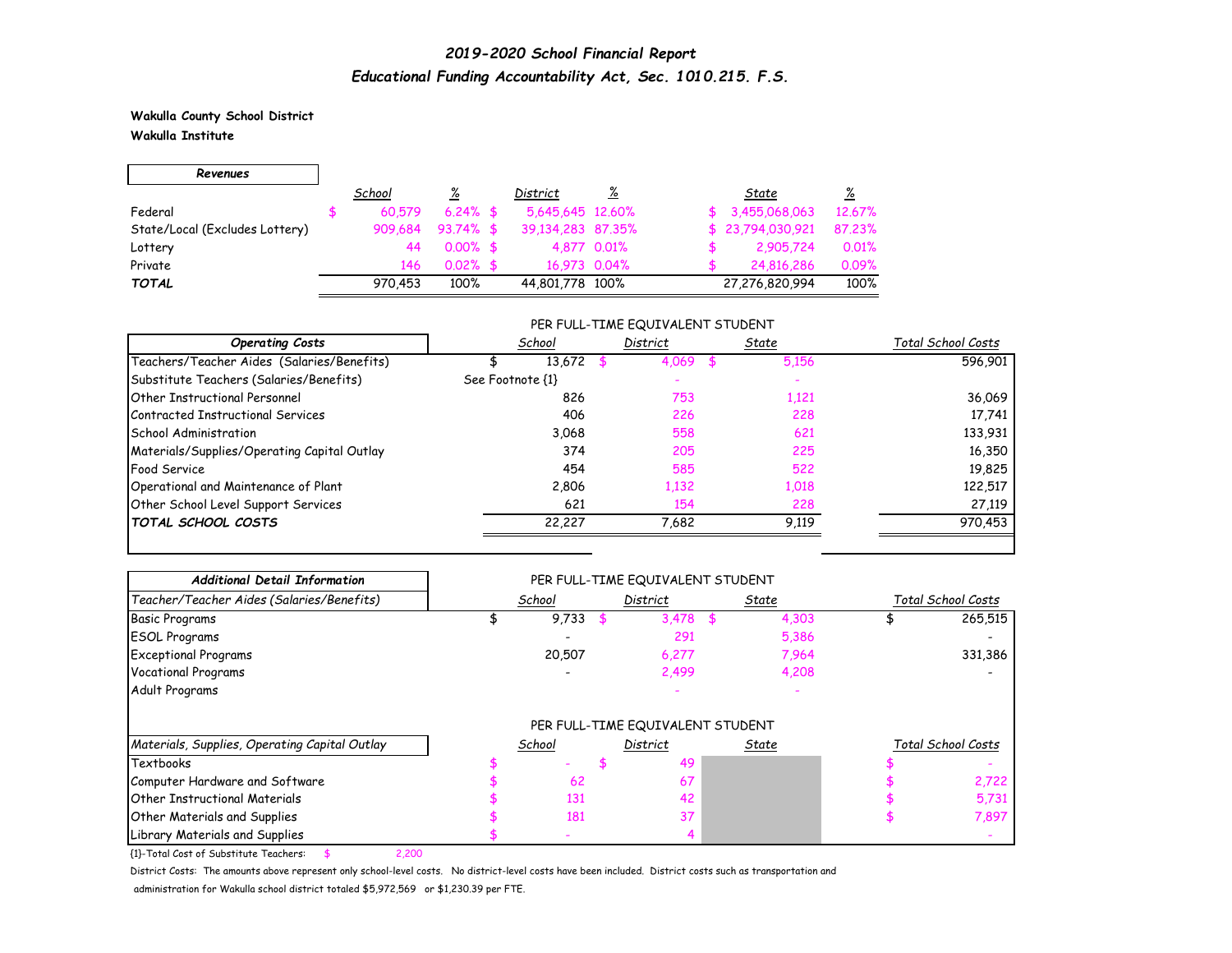**Wakulla County School District Crawfordville Elementary**

| Revenues                       |           |              |                   |              |                            |
|--------------------------------|-----------|--------------|-------------------|--------------|----------------------------|
|                                | School    | <u>%</u>     | District          | <u>%</u>     | ℅<br>State                 |
| Federal                        | 580.143   | $14.12\%$ \$ | 5,645,645 12,60%  |              | \$3,455,068,063<br>12.67%  |
| State/Local (Excludes Lottery) | 3,524,594 | 85.81% \$    | 39,134,283 87,35% |              | \$23,794,030,921<br>87.23% |
| Lottery                        | 600       | $0.01\%$ \$  |                   | 4.877 0.01%  | 0.01%<br>2,905,724         |
| Private                        | 2.001     | $0.05%$ \$   |                   | 16,973 0.04% | 0.09%<br>24,816,286        |
| <b>TOTAL</b>                   | 4,107,338 | 100%         | 44,801,778 100%   |              | 100%<br>27,276,820,994     |

#### PER FULL-TIME EQUIVALENT STUDENT

| <b>Operating Costs</b>                      | School           | District | State | Total School Costs |
|---------------------------------------------|------------------|----------|-------|--------------------|
| Teachers/Teacher Aides (Salaries/Benefits)  | 4,022            | 4,069    | 5.156 | 2,404,052          |
| Substitute Teachers (Salaries/Benefits)     | See Footnote {1} |          |       |                    |
| <b>Other Instructional Personnel</b>        | 539              | 753      | 1,121 | 322,018            |
| Contracted Instructional Services           | 132              | 226      | 228   | 79,076             |
| School Administration                       | 559              | 558      | 621   | 333,834            |
| Materials/Supplies/Operating Capital Outlay | 136              | 205      | 225   | 81,035             |
| Food Service                                | 432              | 585      | 522   | 258,138            |
| Operational and Maintenance of Plant        | 925              | 1,132    | 1,018 | 552,626            |
| Other School Level Support Services         | 128              | 154      | 228   | 76,559             |
| <b>TOTAL SCHOOL COSTS</b>                   | 6.873            | 7,682    | 9.119 | 4,107,338          |
|                                             |                  |          |       |                    |

| <b>Additional Detail Information</b>            |        | PER FULL-TIME EQUIVALENT STUDENT |       |              |                    |                    |
|-------------------------------------------------|--------|----------------------------------|-------|--------------|--------------------|--------------------|
| Teacher/Teacher Aides (Salaries/Benefits)       | School | District                         | State |              | Total School Costs |                    |
| <b>Basic Programs</b>                           | 3,222  | 3.478                            |       | 4,303        |                    | 1,583,496          |
| <b>ESOL Programs</b>                            | 2,884  | 291                              |       | 5,386        |                    | 1,269              |
| <b>Exceptional Programs</b>                     | 7,748  | 6,277                            |       | 7,964        |                    | 819,287            |
| <b>Vocational Programs</b>                      |        | 2,499                            |       | 4,208        |                    |                    |
| Adult Programs                                  |        |                                  |       |              |                    |                    |
|                                                 |        | PER FULL-TIME EQUIVALENT STUDENT |       |              |                    |                    |
| Materials, Supplies, Operating Capital Outlay   | School | District                         |       | <u>State</u> |                    | Total School Costs |
| <b>Textbooks</b>                                | 36     | 49                               |       |              |                    | 21,779             |
| Computer Hardware and Software                  | 53     | 67                               |       |              |                    | 31,785             |
| <b>Other Instructional Materials</b>            | 19     | 42                               |       |              |                    | 11,305             |
| <b>Other Materials and Supplies</b>             | 27     | 37                               |       |              |                    | 16,167             |
| Library Materials and Supplies                  |        |                                  |       |              |                    | 1,463              |
| {1}-Total Cost of Substitute Teachers:<br>7,072 |        |                                  |       |              |                    |                    |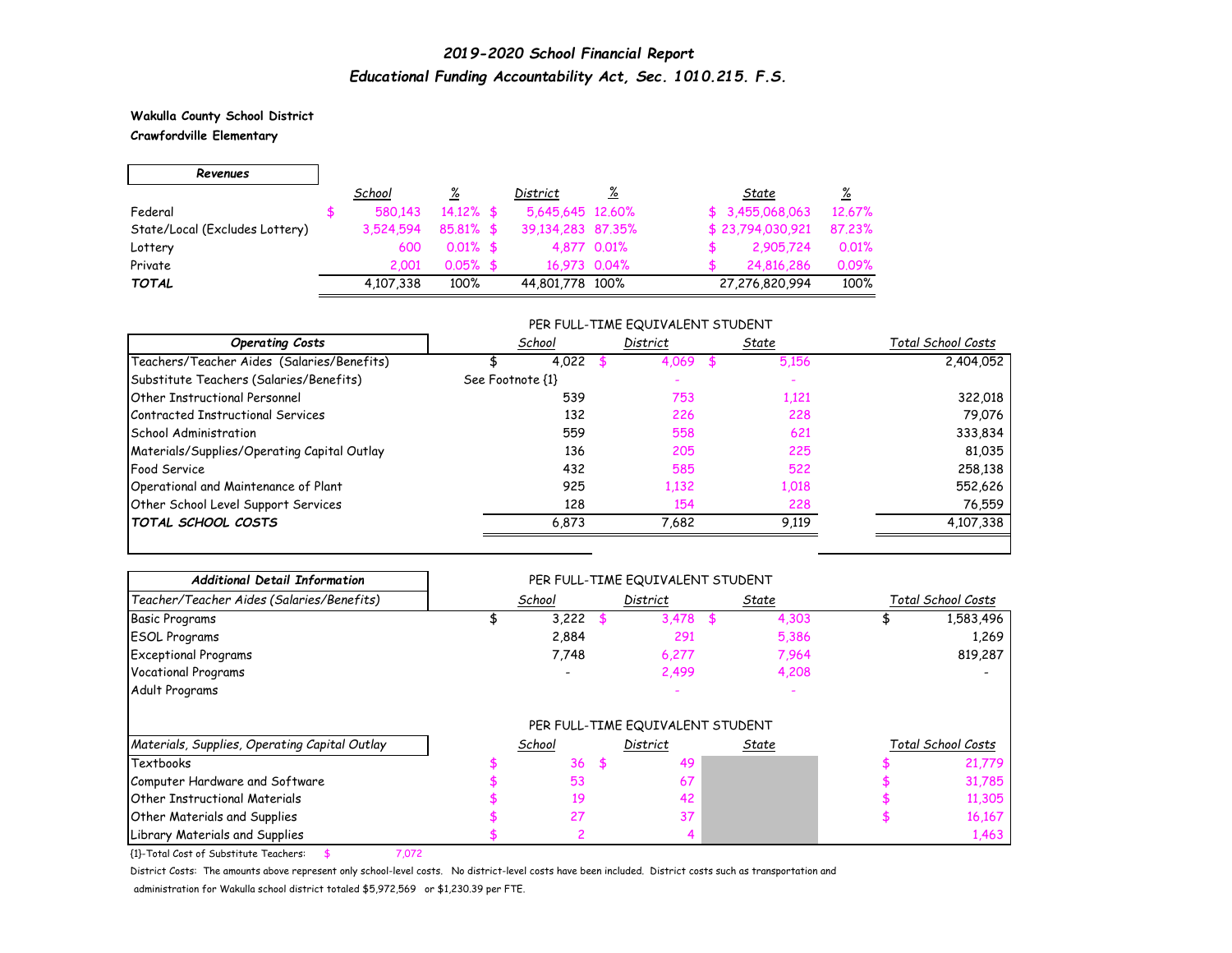|                                                                                                                                                                                                                                                 |                                         |                               |                                                                             | Educational Funding Accountability Act, Sec. 1010.215. F.S. |                                          |                               |                      |
|-------------------------------------------------------------------------------------------------------------------------------------------------------------------------------------------------------------------------------------------------|-----------------------------------------|-------------------------------|-----------------------------------------------------------------------------|-------------------------------------------------------------|------------------------------------------|-------------------------------|----------------------|
| Wakulla High School<br>Wakulla County School District                                                                                                                                                                                           |                                         |                               |                                                                             |                                                             |                                          |                               |                      |
| Revenues                                                                                                                                                                                                                                        |                                         |                               |                                                                             |                                                             |                                          |                               |                      |
| State/Local (Excludes Lottery)<br>Federal<br>↮                                                                                                                                                                                                  | <b>School</b><br>9,126,627<br>1,206,097 | 88.27%<br>11.67%<br>$\approx$ | <b>District</b><br>39,134,283<br>5,645,645<br>87.35%<br>12.60%<br>$\approx$ |                                                             | 23,794,030,921<br>3,455,068,063<br>State | 87.23%<br>12.67%<br>$\approx$ |                      |
| Private<br>Lottery                                                                                                                                                                                                                              | 1,433<br>775<br>S                       | 0.05%<br>0.01%<br>↮           | $\overline{5}$<br>4,877<br>673<br>0.01%<br>0.04%                            |                                                             | 2,905,724<br>$-816$<br>982               | 0.09%<br>0.01%                |                      |
| TOTAL                                                                                                                                                                                                                                           | 10,338,932                              | 100%                          | 44,801,778<br>100%                                                          |                                                             | 27,276,820,994                           | %00I                          |                      |
|                                                                                                                                                                                                                                                 |                                         |                               |                                                                             | PER FULL-TIME EQUIVALENT STUDENT                            |                                          |                               |                      |
| Operating Costs                                                                                                                                                                                                                                 |                                         |                               | School                                                                      | District                                                    | <b>State</b>                             | Total School Costs            |                      |
| Teachers/Teacher Aides<br>(Salaries/Benefits)                                                                                                                                                                                                   |                                         | ↔                             | 3,57<br>ఱ                                                                   | 4,069<br>ఱ                                                  | 5,156                                    |                               | 168'101'9            |
| Substitute Teachers (Salaries/Benefits)<br>Other Instructional Personnel                                                                                                                                                                        |                                         | See Footnote (1)              | 875                                                                         | 753                                                         | 1,121                                    |                               | 1,247,675            |
| Contracted Instructional Services                                                                                                                                                                                                               |                                         |                               | 372                                                                         | 922                                                         | 822                                      |                               | 530,146              |
| School Administration                                                                                                                                                                                                                           |                                         |                               | 340                                                                         | 828                                                         | <b>621</b>                               |                               | 484,912              |
| Materials/Supplies/Operating Capital Outlay                                                                                                                                                                                                     |                                         |                               | 162                                                                         | 505                                                         | <b>225</b>                               |                               | 415,320              |
| Food Service                                                                                                                                                                                                                                    |                                         |                               | 555                                                                         | <b>585</b>                                                  | 225                                      |                               | 791,754              |
| Other School Level Support Services<br>Operational and Maintenance of Plant                                                                                                                                                                     |                                         |                               | 1,069<br>52                                                                 | 1,132<br>154                                                | 1,018<br>228                             |                               | 524,519<br>242,715   |
| TOTAL SCHOOL COSTS                                                                                                                                                                                                                              |                                         |                               | 249                                                                         | 589                                                         | 9.119                                    |                               | 10,338,932           |
|                                                                                                                                                                                                                                                 |                                         |                               |                                                                             |                                                             |                                          |                               |                      |
| Additional Detail Information                                                                                                                                                                                                                   |                                         |                               |                                                                             | PER FULL-TIME EQUIVALENT STUDENT                            |                                          |                               |                      |
| Teacher/Teacher Aides (Salaries/Benefits)                                                                                                                                                                                                       |                                         |                               | School                                                                      | <u>District</u>                                             | State                                    | Total School Costs            |                      |
| Basic Programs                                                                                                                                                                                                                                  |                                         | ↮                             | 3,422<br>↫                                                                  | 37.478<br>ఱ                                                 | 4,303                                    | ↮                             | 3,455,773            |
| ESOL Programs                                                                                                                                                                                                                                   |                                         |                               | 3,234                                                                       | 162                                                         | 5,386                                    |                               | 4,818                |
| Vocational Programs<br>Exceptional Programs                                                                                                                                                                                                     |                                         |                               | 2092<br>4,878                                                               | 6,277<br><b>66t'Z</b>                                       | 4,208<br>7964                            |                               | 1,237,800<br>403,500 |
| Adult Programs                                                                                                                                                                                                                                  |                                         |                               |                                                                             |                                                             |                                          |                               |                      |
|                                                                                                                                                                                                                                                 |                                         |                               |                                                                             | PER FULL-TIME EQUIVALENT STUDENT                            |                                          |                               |                      |
| Materials, Supplies, Operating Capital Outlay                                                                                                                                                                                                   |                                         |                               | School                                                                      | District                                                    | State                                    | Total School Costs            |                      |
| Fextbooks                                                                                                                                                                                                                                       |                                         | $\overline{a}$                | <b>S</b>                                                                    | $\frac{4}{9}$                                               |                                          |                               | 137                  |
| Computer Hardware and Software                                                                                                                                                                                                                  |                                         | $\overline{\mathbf{t}}$       | $\overline{8}$                                                              | $\overline{\mathcal{L}}$                                    |                                          |                               | 120,106              |
| Other Instructional Materials                                                                                                                                                                                                                   |                                         | ↮                             | 88                                                                          | $\ddot{4}$                                                  |                                          |                               | 125,830              |
| Other Materials and Supplies                                                                                                                                                                                                                    |                                         | ↮                             | မွ                                                                          | 37                                                          |                                          |                               | 71,248               |
| Library Materials and Supplies                                                                                                                                                                                                                  |                                         |                               |                                                                             | 4                                                           |                                          |                               | 5,253                |
| {1}-Total Cost of Substitute Teachers:                                                                                                                                                                                                          |                                         |                               |                                                                             |                                                             |                                          |                               |                      |
| District Costs: The amounts above represent only school-level costs. No district-level costs have been included. District costs such as transportation<br>administration for Wdkulla school district totaled \$5,972,569 or \$1,230.39 per FTE. |                                         |                               |                                                                             |                                                             |                                          | n and                         |                      |

*2019-2020 School Financial Report*

2019-2020 School Financial Report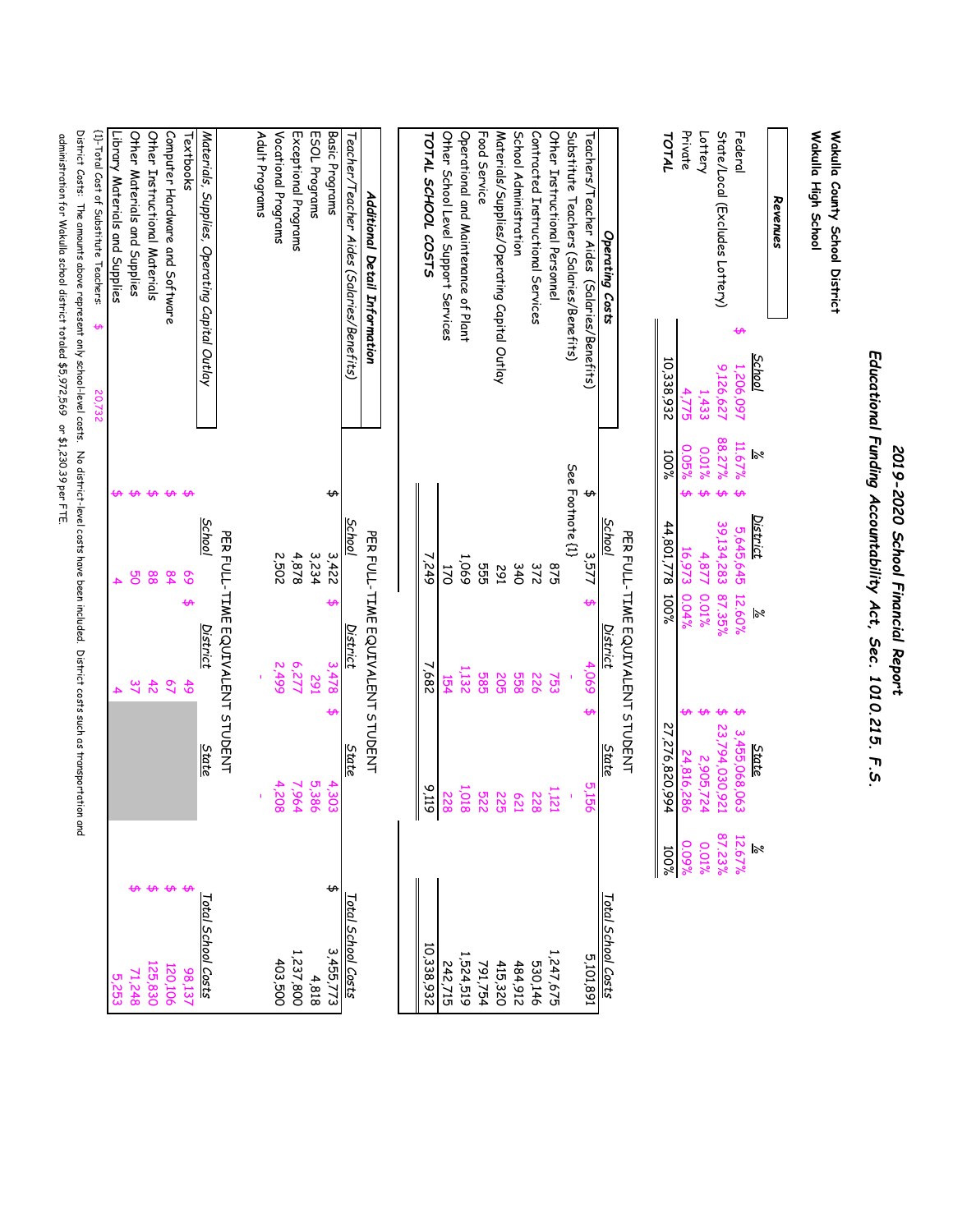**Wakulla County School District Wakulla Middle School**

| Revenues                       |           |              |                   |             |                  |          |
|--------------------------------|-----------|--------------|-------------------|-------------|------------------|----------|
|                                | School    | ℅            | District          | <u>%</u>    | State            | <u>%</u> |
| Federal                        | 608.815   | $14.61\%$ \$ | 5.645.645 12.60%  |             | \$3,455,068,063  | 12.67%   |
| State/Local (Excludes Lottery) | 3,556,031 | $85.33\%$ \$ | 39,134,283 87,35% |             | \$23,794,030,921 | 87.23%   |
| Lottery                        | 532       | $0.01\%$ \$  |                   | 4.877 0.01% | 2,905,724        | 0.01%    |
| Private                        | 1.772     | $0.04\%$ \$  | 16,973 0.04%      |             | 24,816,286       | 0.09%    |
| <b>TOTAL</b>                   | 4,167,149 | 100%         | 44,801,778 100%   |             | 27,276,820,994   | 100%     |

### PER FULL-TIME EQUIVALENT STUDENT

| <b>Operating Costs</b>                      | School           | District | State | Total School Costs |
|---------------------------------------------|------------------|----------|-------|--------------------|
| Teachers/Teacher Aides (Salaries/Benefits)  | 3,861            | 4,069    | 5,156 | 2,042,856          |
| Substitute Teachers (Salaries/Benefits)     | See Footnote {1} |          |       |                    |
| <b>Other Instructional Personnel</b>        | 765              | 753      | 1,121 | 404,933            |
| Contracted Instructional Services           | 146              | 226      | 228   | 77,286             |
| School Administration                       | 607              | 558      | 621   | 321,047            |
| Materials/Supplies/Operating Capital Outlay | 148              | 205      | 225   | 78,411             |
| Food Service                                | 906              | 585      | 522   | 479,474            |
| Operational and Maintenance of Plant        | 1,314            | 1,132    | 1,018 | 695,267            |
| Other School Level Support Services         | 128              | 154      | 228   | 67,875             |
| <b>TOTAL SCHOOL COSTS</b>                   | 7.875            | 7,682    | 9.119 | 4,167,149          |

| <b>Additional Detail Information</b>          |        | PER FULL-TIME EQUIVALENT STUDENT |       |                    |
|-----------------------------------------------|--------|----------------------------------|-------|--------------------|
| Teacher/Teacher Aides (Salaries/Benefits)     | School | District                         | State | Total School Costs |
| <b>Basic Programs</b>                         | 3,575  | 3,478                            | 4,303 | 1,536,880          |
| <b>ESOL Programs</b>                          |        | 291                              | 5,386 |                    |
| <b>Exceptional Programs</b>                   | 5,096  | 6,277                            | 7,964 | 505,976            |
| <b>Vocational Programs</b>                    |        | 2,499                            | 4,208 |                    |
| Adult Programs                                |        |                                  |       |                    |
|                                               |        | PER FULL-TIME EQUIVALENT STUDENT |       |                    |
| Materials, Supplies, Operating Capital Outlay | School | District                         | State | Total School Costs |
| <b>Textbooks</b>                              | 56     | 49                               |       | 29,881             |
| Computer Hardware and Software                | 38     | 67                               |       | 20,151             |
| <b>Other Instructional Materials</b>          | 20     | 42                               |       | 10,784             |
| Other Materials and Supplies                  | 33     | 37                               |       | 17,595             |
| Library Materials and Supplies                |        |                                  |       | 2,589              |

{1}-Total Cost of Substitute Teachers: \$ 6,970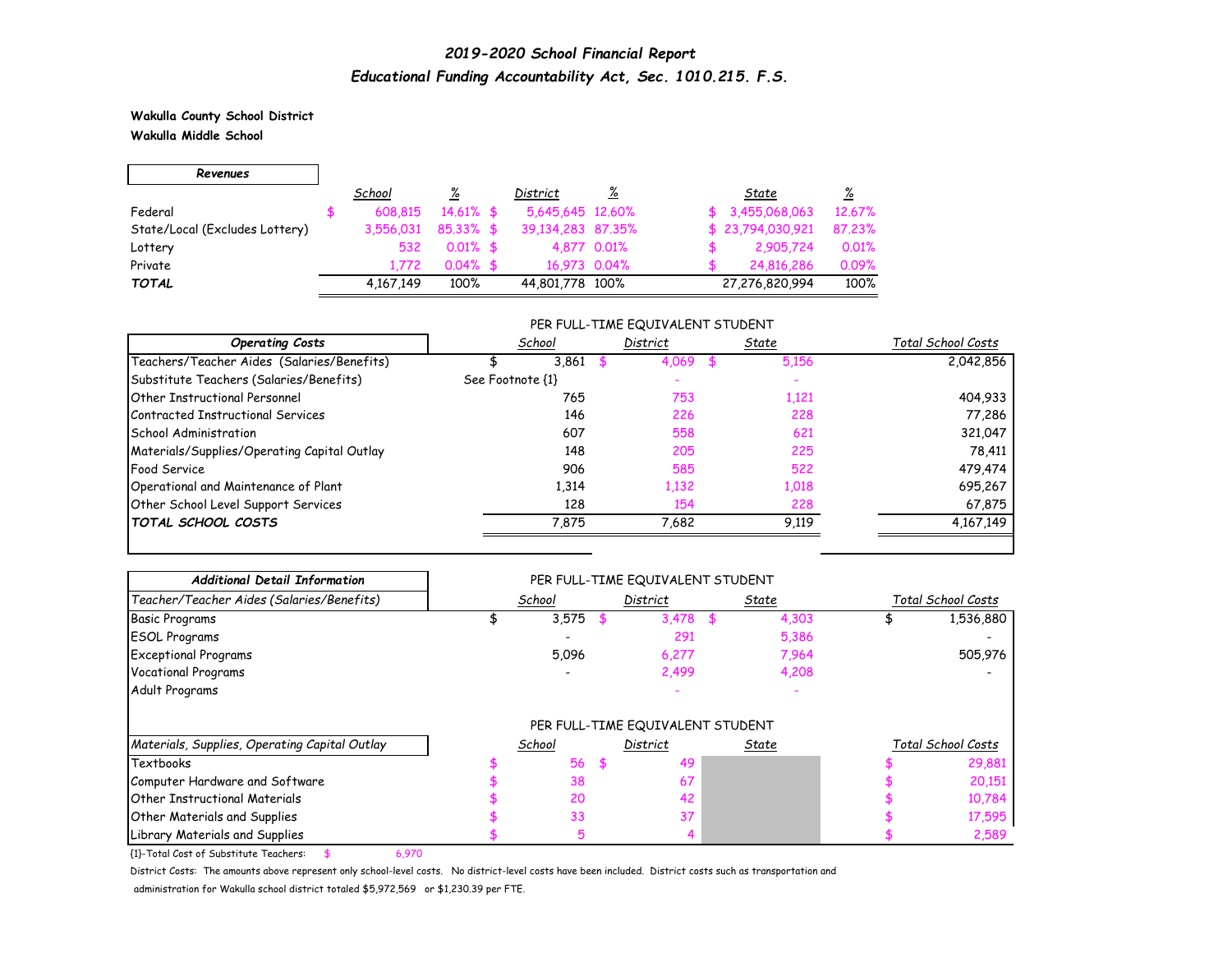**Wakulla County School District Shadeville Elementary**

| Revenues                       |           |              |                   |             |                  |          |
|--------------------------------|-----------|--------------|-------------------|-------------|------------------|----------|
|                                | School    | <u>%</u>     | District          | <u>%</u>    | State            | <u>%</u> |
| Federal                        | 614,487   | $13.92\%$ \$ | 5,645,645 12.60%  |             | \$3,455,068,063  | 12.67%   |
| State/Local (Excludes Lottery) | 3.795.977 | $86.02\%$ \$ | 39.134.283 87.35% |             | \$23,794,030,921 | 87.23%   |
| Lottery                        | 611       | $0.01\%$ \$  |                   | 4,877 0,01% | 2,905,724        | 0.01%    |
| Private                        | 2.036     | $0.05%$ \$   | 16,973 0.04%      |             | 24,816,286       | 0.09%    |
| <b>TOTAL</b>                   | 4,413,111 | 100%         | 44,801,778 100%   |             | 27,276,820,994   | 100%     |

### PER FULL-TIME EQUIVALENT STUDENT

| <b>Operating Costs</b>                      | School           | District | State | Total School Costs |
|---------------------------------------------|------------------|----------|-------|--------------------|
| Teachers/Teacher Aides (Salaries/Benefits)  | 4,162            | 4.069    | 5.156 | 2,531,472          |
| Substitute Teachers (Salaries/Benefits)     | See Footnote {1} |          |       |                    |
| <b>Other Instructional Personnel</b>        | 610              | 753      | 1,121 | 370,969            |
| Contracted Instructional Services           | 136              | 226      | 228   | 83,013             |
| School Administration                       | 540              | 558      | 621   | 328,364            |
| Materials/Supplies/Operating Capital Outlay | 172              | 205      | 225   | 104,861            |
| Food Service                                | 478              | 585      | 522   | 290,728            |
| Operational and Maintenance of Plant        | 1.024            | 1,132    | 1,018 | 622,494            |
| Other School Level Support Services         | 134              | 154      | 228   | 81,210             |
| <b>TOTAL SCHOOL COSTS</b>                   | 7,256            | 7,682    | 9,119 | 4,413,111          |

| <b>Additional Detail Information</b>             |        | PER FULL-TIME EQUIVALENT STUDENT |              |                    |
|--------------------------------------------------|--------|----------------------------------|--------------|--------------------|
| Teacher/Teacher Aides (Salaries/Benefits)        | School | District                         | State        | Total School Costs |
| <b>Basic Programs</b>                            | 3,522  | 3.478                            | 4,303        | 1,724,847          |
| <b>ESOL Programs</b>                             | 2,814  | 291                              | 5,386        | 1,238              |
| <b>Exceptional Programs</b>                      | 68,226 | 6,277                            | 7,964        | 805,387            |
| <b>Vocational Programs</b>                       |        | 2,499                            | 4,208        |                    |
| Adult Programs                                   |        |                                  |              |                    |
|                                                  |        | PER FULL-TIME EQUIVALENT STUDENT |              |                    |
| Materials, Supplies, Operating Capital Outlay    | School | District                         | <u>State</u> | Total School Costs |
| <b>Textbooks</b>                                 | 34     | \$<br>49                         |              | 20,858             |
| Computer Hardware and Software                   | 85     | 67                               |              | 51,888             |
| <b>Other Instructional Materials</b>             | 24     | 42                               |              | 14,654             |
| <b>Other Materials and Supplies</b>              | 29     | 37                               |              | 17,460             |
| Library Materials and Supplies                   |        |                                  |              | 2,657              |
| {1}-Total Cost of Substitute Teachers:<br>10,659 |        |                                  |              |                    |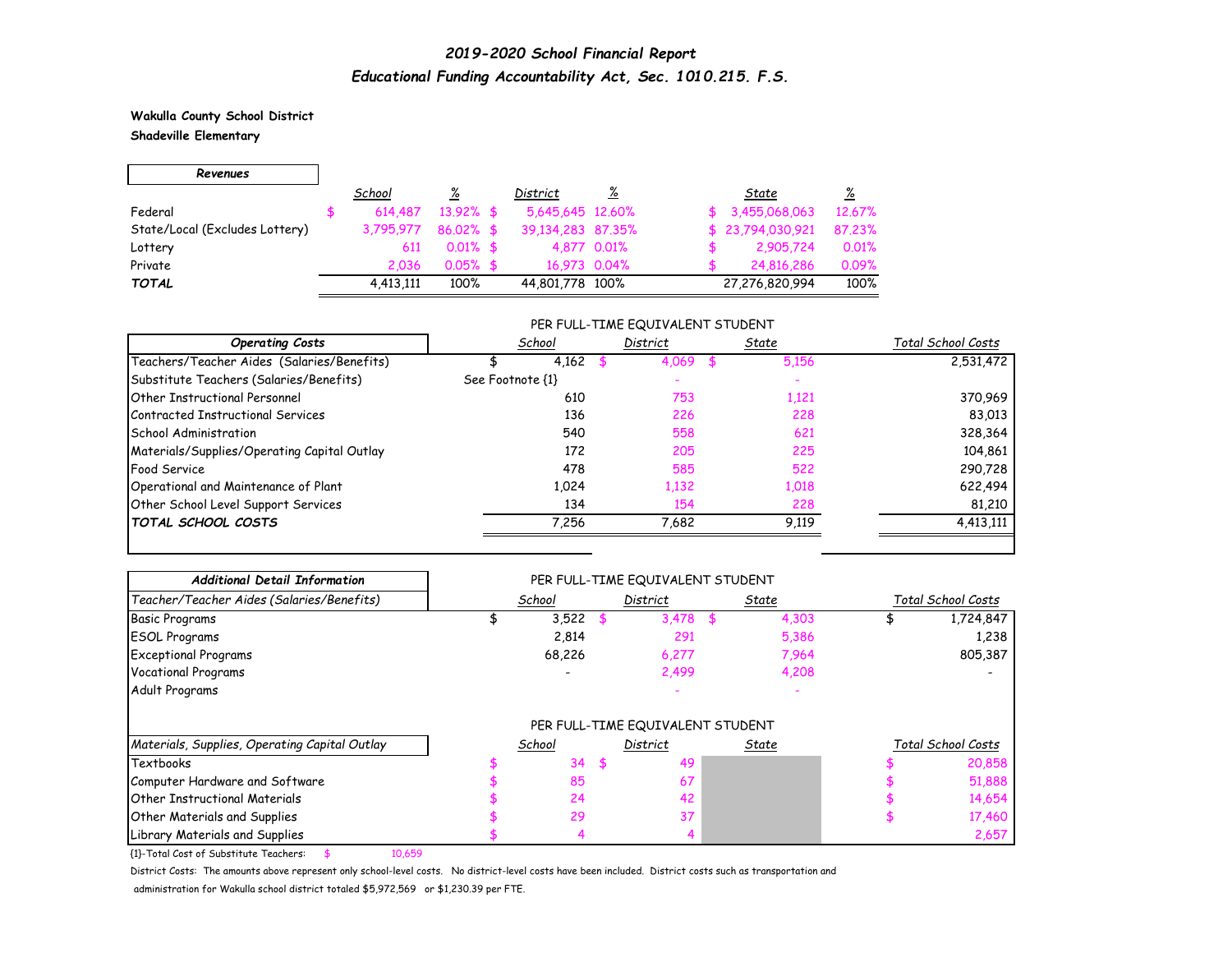**Wakulla County School District Riversink Elementary**

| Revenues                       |           |              |                   |             |                  |          |
|--------------------------------|-----------|--------------|-------------------|-------------|------------------|----------|
|                                | School    | <u>%</u>     | District          | <u>%</u>    | State            | <u>%</u> |
| Federal                        | 521.234   | 14.60% \$    | 5,645,645 12,60%  |             | \$3,455,068,063  | 12.67%   |
| State/Local (Excludes Lottery) | 3.047.294 | $85.34\%$ \$ | 39.134.283 87.35% |             | \$23,794,030,921 | 87.23%   |
| Lottery                        | 495       | $0.01\%$ \$  |                   | 4.877 0.01% | 2,905,724        | 0.01%    |
| Private                        | 1.649     | $0.05%$ \$   | 16,973 0.04%      |             | 24,816,286       | 0.09%    |
| <b>TOTAL</b>                   | 3,570,672 | 100%         | 44,801,778 100%   |             | 27,276,820,994   | 100%     |

#### PER FULL-TIME EQUIVALENT STUDENT

| <b>Operating Costs</b>                      | School           | District | State | Total School Costs |
|---------------------------------------------|------------------|----------|-------|--------------------|
| Teachers/Teacher Aides (Salaries/Benefits)  | 4,027            | 4,069    | 5,156 | 1,983,692          |
| Substitute Teachers (Salaries/Benefits)     | See Footnote {1} |          |       |                    |
| <b>Other Instructional Personnel</b>        | 725              | 753      | 1,121 | 357,114            |
| Contracted Instructional Services           | 142              | 226      | 228   | 69,928             |
| School Administration                       | 563              | 558      | 621   | 277,334            |
| Materials/Supplies/Operating Capital Outlay | 186              | 205      | 225   | 91,765             |
| Food Service                                | 500              | 585      | 522   | 246,291            |
| Operational and Maintenance of Plant        | 972              | 1,132    | 1,018 | 479,063            |
| Other School Level Support Services         | 133              | 154      | 228   | 65,485             |
| <b>TOTAL SCHOOL COSTS</b>                   | 7,248            | 7,682    | 9,119 | 3,570,672          |

| <b>Additional Detail Information</b>            |        | PER FULL-TIME EQUIVALENT STUDENT |       |                    |
|-------------------------------------------------|--------|----------------------------------|-------|--------------------|
| Teacher/Teacher Aides (Salaries/Benefits)       | School | District                         | State | Total School Costs |
| <b>Basic Programs</b>                           | 3,305  | 3.478                            | 4,303 | 13,536,370         |
| <b>ESOL Programs</b>                            |        | 291                              | 5,386 | 630,055            |
| <b>Exceptional Programs</b>                     | 7,589  | 6,277                            | 7,964 | 619,626            |
| <b>Vocational Programs</b>                      |        | 2,499                            | 4,208 |                    |
| Adult Programs                                  |        |                                  |       |                    |
|                                                 |        | PER FULL-TIME EQUIVALENT STUDENT |       |                    |
| Materials, Supplies, Operating Capital Outlay   | School | District                         | State | Total School Costs |
| <b>Textbooks</b>                                | 44     | 49                               |       | 21,694             |
| Computer Hardware and Software                  | 86     | 67                               |       | 42,499             |
| <b>Other Instructional Materials</b>            | 26     | 42                               |       | 12,616             |
| <b>Other Materials and Supplies</b>             | 30     | 37                               |       | 14,955             |
| Library Materials and Supplies                  |        |                                  |       | 1,512              |
| {1}-Total Cost of Substitute Teachers:<br>5,471 |        |                                  |       |                    |